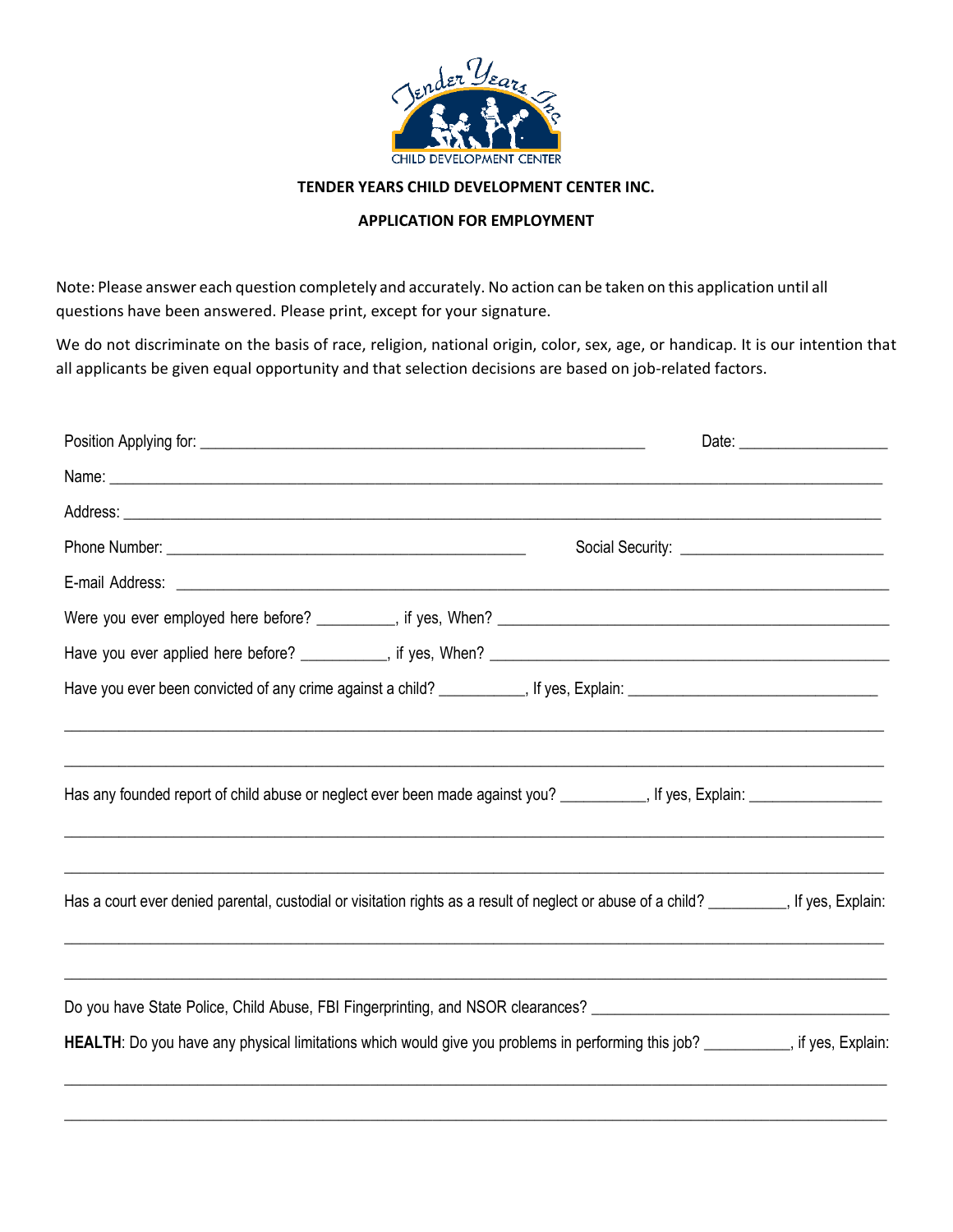| <b>EDUCATION:</b>      |                                                                                                                                                                                                                                |                                                                                                                                                                                                                                      |
|------------------------|--------------------------------------------------------------------------------------------------------------------------------------------------------------------------------------------------------------------------------|--------------------------------------------------------------------------------------------------------------------------------------------------------------------------------------------------------------------------------------|
| High School or GED:    |                                                                                                                                                                                                                                | Name of School <u>example and the second second second second second second second second second second second second second second second second second second second second second second second second second second second s</u> |
|                        |                                                                                                                                                                                                                                |                                                                                                                                                                                                                                      |
|                        |                                                                                                                                                                                                                                |                                                                                                                                                                                                                                      |
| College or University: |                                                                                                                                                                                                                                |                                                                                                                                                                                                                                      |
|                        |                                                                                                                                                                                                                                |                                                                                                                                                                                                                                      |
|                        |                                                                                                                                                                                                                                |                                                                                                                                                                                                                                      |
|                        | Additional Educational, Vocational, Technical Training Information:                                                                                                                                                            |                                                                                                                                                                                                                                      |
|                        |                                                                                                                                                                                                                                |                                                                                                                                                                                                                                      |
|                        |                                                                                                                                                                                                                                |                                                                                                                                                                                                                                      |
|                        |                                                                                                                                                                                                                                |                                                                                                                                                                                                                                      |
| <b>REFERENCES:</b>     |                                                                                                                                                                                                                                |                                                                                                                                                                                                                                      |
|                        |                                                                                                                                                                                                                                |                                                                                                                                                                                                                                      |
|                        |                                                                                                                                                                                                                                |                                                                                                                                                                                                                                      |
|                        |                                                                                                                                                                                                                                |                                                                                                                                                                                                                                      |
|                        |                                                                                                                                                                                                                                |                                                                                                                                                                                                                                      |
|                        |                                                                                                                                                                                                                                |                                                                                                                                                                                                                                      |
|                        |                                                                                                                                                                                                                                |                                                                                                                                                                                                                                      |
|                        |                                                                                                                                                                                                                                |                                                                                                                                                                                                                                      |
|                        | Address experiences and the contract of the contract of the contract of the contract of the contract of the contract of the contract of the contract of the contract of the contract of the contract of the contract of the co |                                                                                                                                                                                                                                      |
|                        |                                                                                                                                                                                                                                |                                                                                                                                                                                                                                      |
|                        | WORK HISTORY: (Continue on the back if you don't have enough room to list all your employers for the past ten years.)                                                                                                          |                                                                                                                                                                                                                                      |
|                        | EMPLOYERS NAME, ADDRESS, PHONE #, FROM/TO, DUTIES, SUPERVISOR, REASON FOR LEAVING:                                                                                                                                             |                                                                                                                                                                                                                                      |
| 1.                     |                                                                                                                                                                                                                                |                                                                                                                                                                                                                                      |

 $2.$ 

 $\overline{3}$ .